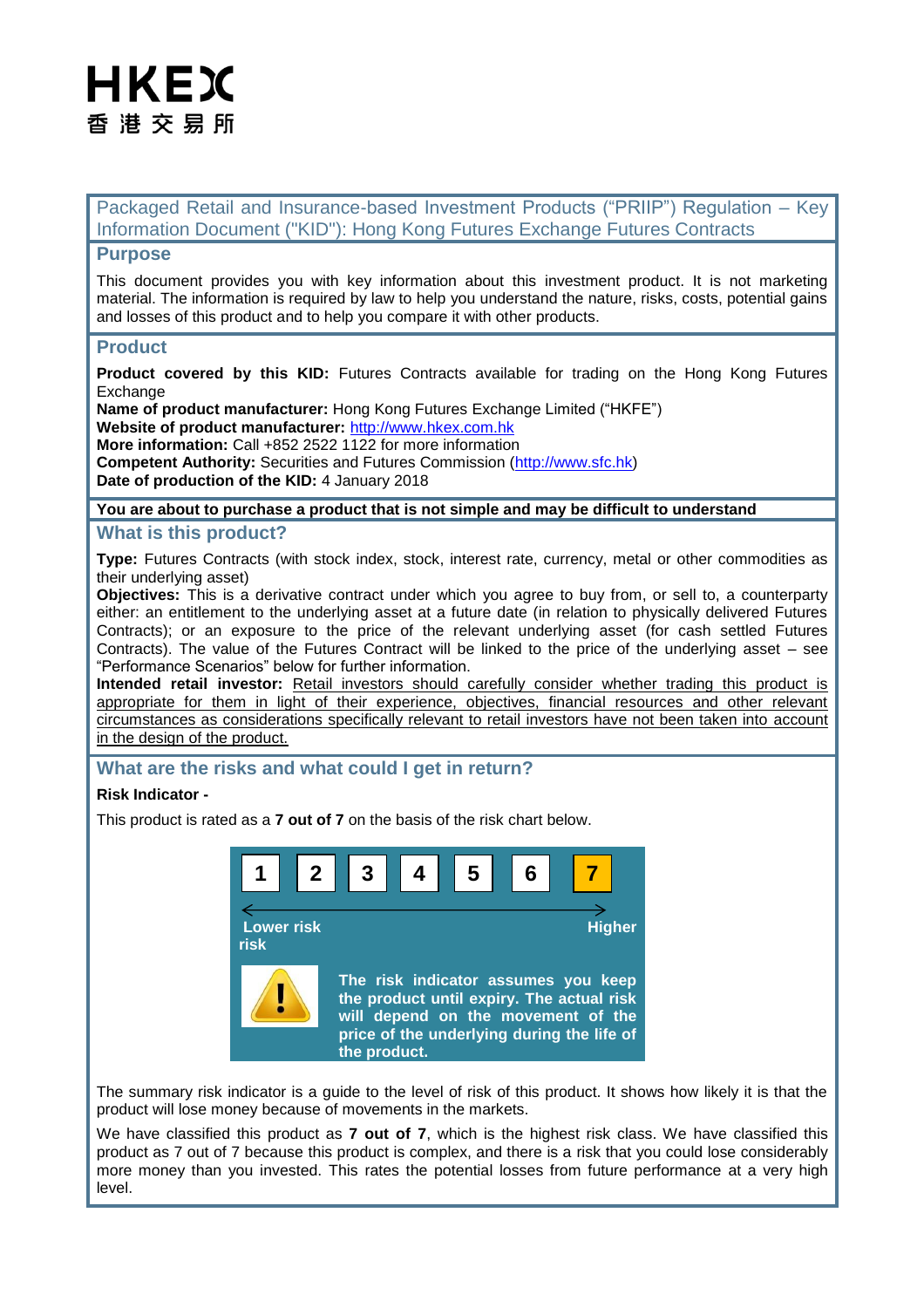# **HKEX** 香港交易所

**Be aware of currency risk. For Currency Futures, you may receive payments in a different currency so the final return you will get may depend on the exchange rate between the two currencies. This risk is not considered in the indicator shown above.** 

**Transactions in Futures Contracts traded on HKFE are leveraged. A relatively small market movement will have a proportionately larger impact on the funds you have deposited. You may sustain a total loss of initial margin funds and any additional funds deposited and if the market moves against your position, you may be called upon to pay substantial additional funds on short notice to maintain your position. Failure to do so may result in your position being liquidated at a**  loss and you will be liable for any resulting deficit.

#### **Performance Scenarios -**

The graph assumes a long future position when the purchase price is at HKD \$2,000 or a short future position when the sale price is at HKD \$2,000.

The graph presented gives a range of possible outcomes and is not an exact indication of what you might get back. What you get will vary depending on how the underlying will develop. For each value of the underlying, the graph shows what the payoff of the product would be. The horizontal axis shows the various possible prices of the underlying value on the expiry date and the vertical axis shows the payoff.

Holding a long position in a future means that you think the underlying price may increase and holding a short position in a future means that you think the underlying price may decrease.

Your maximum loss under the product would depend on the movement of the price of the underlying asset. This is dependent on the movements of the prices in the relevant asset's market. For contracts listed on HKFE, there is no contractual limit to the loss that you could incur under this product. Your contract with your broker may include a contractual limitation on your maximum loss, but this would be a matter to be confirmed with the broker that has sold you the product.

The figures shown include all the costs of the product itself, but do not include any transactional costs that you pay to your broker. The figures do not take into account your personal tax situation, which may also affect how much you get back.

The graph below illustrates how your investment could perform. You can compare it with the payoff graphs of other derivatives.